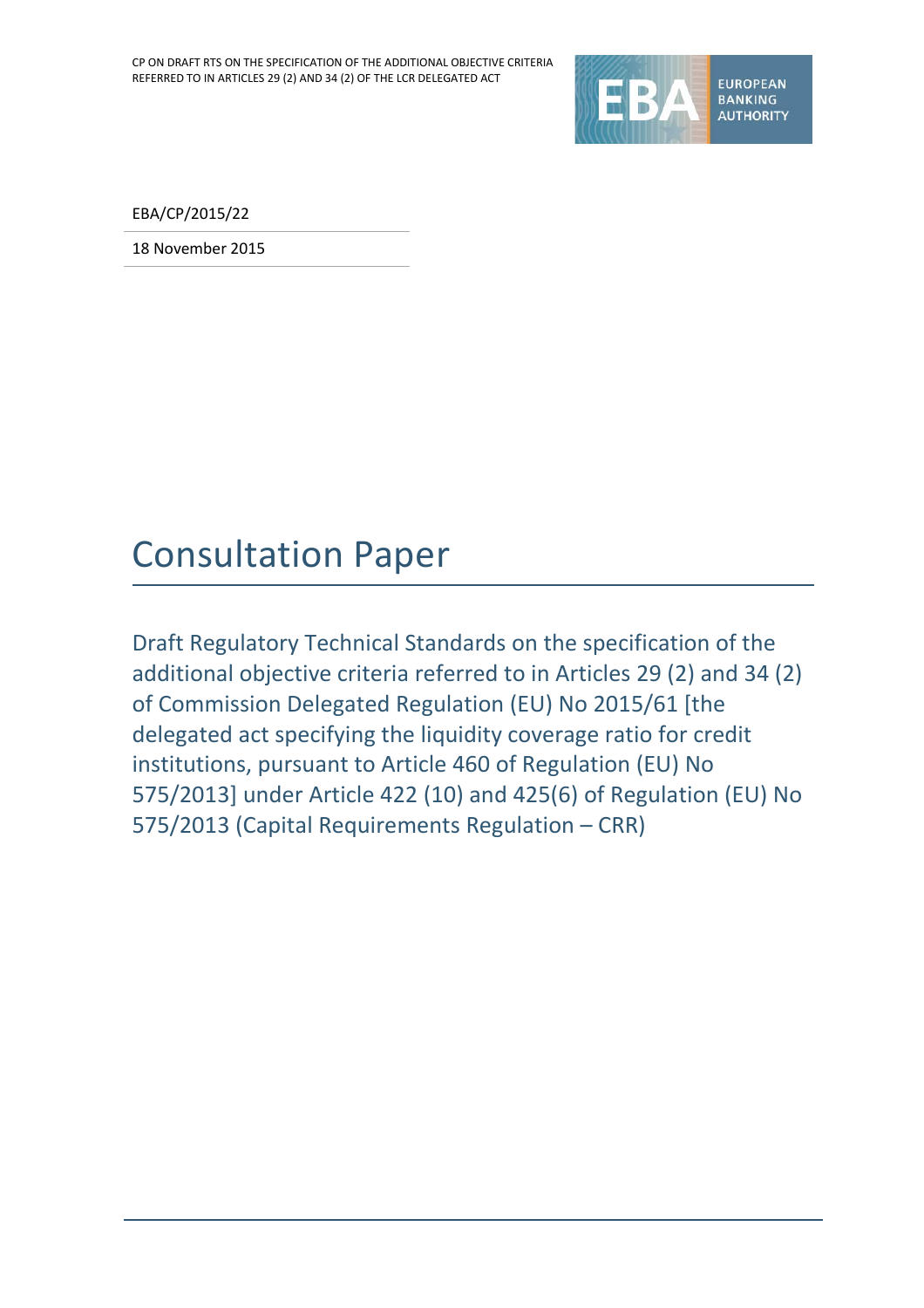

# **Contents**

|     | 1. Responding to this Consultation              | 3  |
|-----|-------------------------------------------------|----|
|     | 2. Executive Summary                            | 4  |
|     | 3. Background and rationale                     | 5  |
|     | 4. Draft regulatory TS                          | 8  |
|     | 5. Accompanying documents                       | 14 |
| 5.1 | Draft Cost-Benefit Analysis / Impact Assessment | 14 |
| 5.2 | Overview of questions for Consultation          | 18 |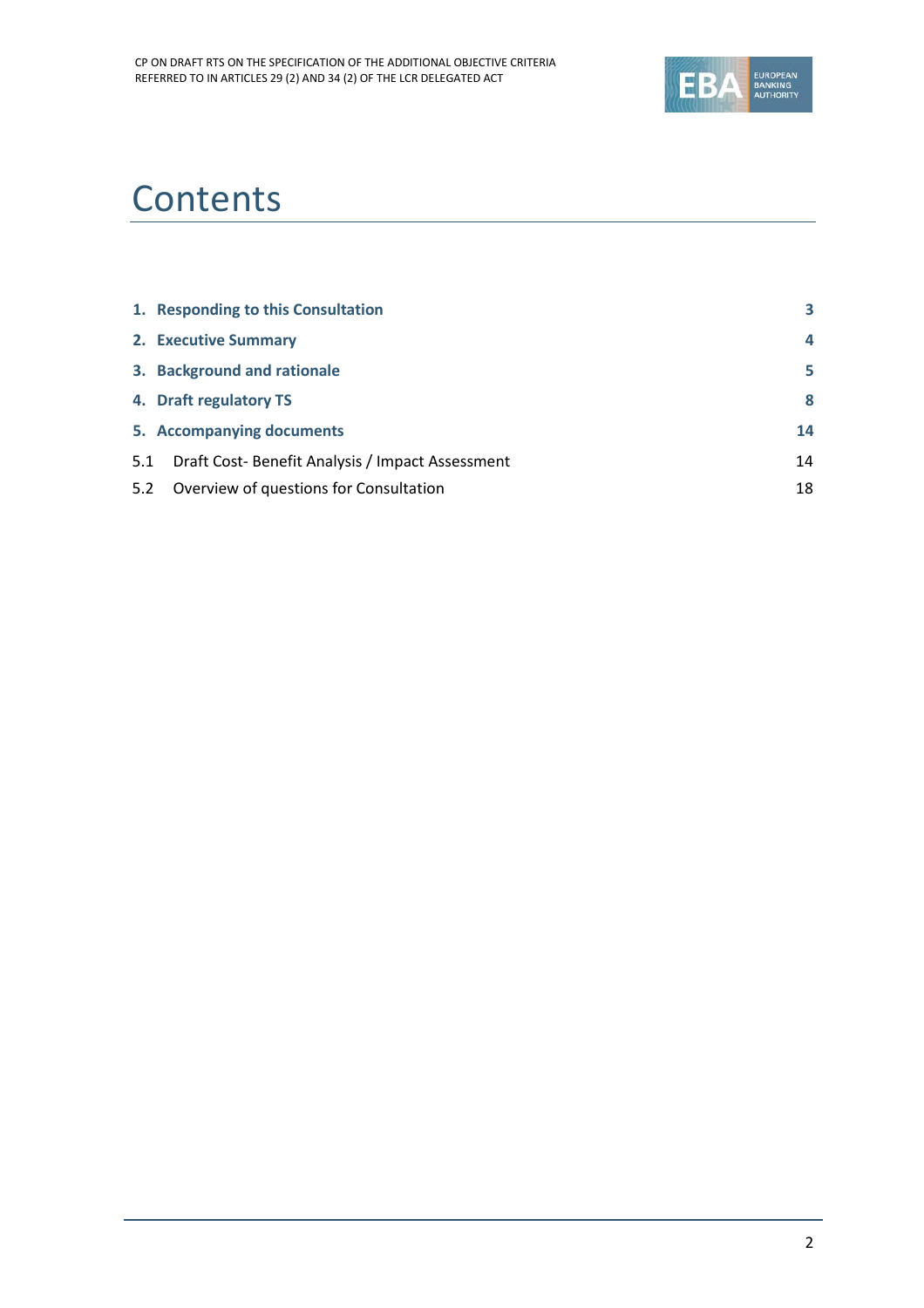

# <span id="page-2-0"></span>1. Responding to this Consultation

The EBA invites comments on all proposals put forward in this paper and in particular on the specific questions summarised in 5.2.

Comments are most helpful if they:

- respond to the question stated;
- **Example 3** indicate the specific point to which a comment relates;
- contain a clear rationale;
- provide evidence to support the views expressed/ rationale proposed; and
- describe any alternative regulatory choices the EBA should consider.

#### **Submission of responses**

To submit your comments, click on the 'send your comments' button on the consultation page by 13.01.2016. Please note that comments submitted after this deadline, or submitted via other means may not be processed.

#### **Publication of responses**

Please clearly indicate in the consultation form if you wish your comments to be disclosed or to be treated as confidential. A confidential response may be requested from us in accordance with the EBA's rules on public access to documents. We may consult you if we receive such a request. Any decision we make not to disclose the response is reviewable by the EBA's Board of Appeal and the European Ombudsman.

#### **Data protection**

The protection of individuals with regard to the processing of personal data by the EBA is based on Regulation (EC) N° 45/2001 of the European Parliament and of the Council of 18 December 2000 as implemented by the EBA in its implementing rules adopted by its Management Board. Further information on data protection can be found under the [Legal notice section](http://eba.europa.eu/legal-notice) of the EBA website.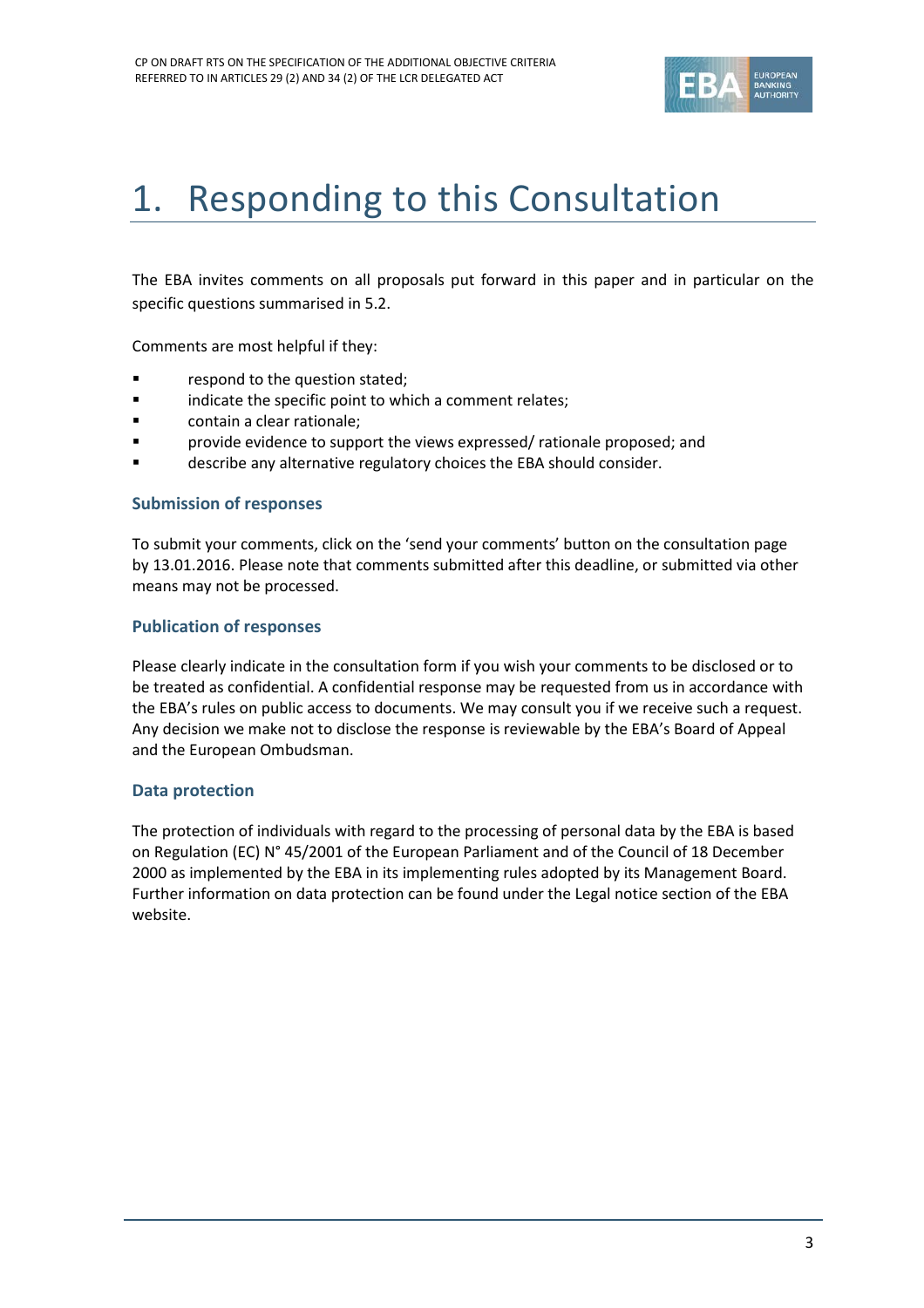

# <span id="page-3-0"></span>2. Executive Summary

In the area of liquidity provisions, Regulation (EU) No 575/2013 (CRR) acknowledges the potential for intra-group financial support under stress conditions when some of the institutions belonging to the same group experience liquidity difficulties. Accordingly a preferential treatment (higher inflows and/or lower outflows) in the calculation of the liquidity coverage requirement for intragroup liquidity flows may be applicable under the necessary safeguards, objective conditions and subject to agreement among competent authorities.

Commission Delegated Regulation (EU) No 20[1](#page-3-1)5/61<sup>1</sup> (LCR Delegated Act), specifies additional objective criteria for this preferential treatment for flows in the context of credit and liquidity facilities within a group or an institutional protection scheme (IPS) under similar conditions as the CRR and particularly for their cross-border transactions when the credit institutions and the counterparty are established in different Member States. The proposal contained in the Delegated Act builds very much on previous work done by the  $EBA^2$  $EBA^2$ .

The CRR, in Article 422 (10) and Article 425 (6), mandates the EBA to develop draft regulatory technical standards to further specify such additional objective criteria. This Consultation Paper contains draft regulatory technical standards for this purpose. In particular, the proposed criteria elaborate on the following aspects:

- a) The liquidity provider and receiver shall present a low liquidity risk profile. The low liquidity risk profile is proposed to be objectively determined by the compliance with the LCR and the Pillar 2 requirements as well as by the outcome of the latest supervisory review and evaluation process.
- b) There are legally binding agreements and commitments between group entities regarding the credit or liquidity line. An external written and reasoned legal opinion is required to be notified to the competent authorities to certify that the line is a committed line legally and practically available at any time. The line is also subject to other requirements such as currency denomination or maturity date to reinforce the appropriateness of the line for these purposes.
- c) The liquidity risk profile of the liquidity receiver has been adequately taken into account in the liquidity risk management of the liquidity provider. The liquidity provider shall monitor and oversee the liquidity position of the receiver at least on a daily basis. The contingency funding plan of the liquidity provider shall ensure that from this monitoring the liquidity support to the receiver is guaranteed even in times of stress.

 $\overline{a}$ 

<span id="page-3-1"></span> $1$ [the delegated act specifying the liquidity coverage ratio for credit institutions, pursuant to Article 460 of Regulation (EU) No 575/2013] <http://eur-lex.europa.eu/legal-content/EN/TXT/PDF/?uri=OJ:L:2015:011:FULL&from=EN>

<span id="page-3-2"></span><sup>2</sup> <http://www.eba.europa.eu/-/eba-publishes-reports-on-liquidity>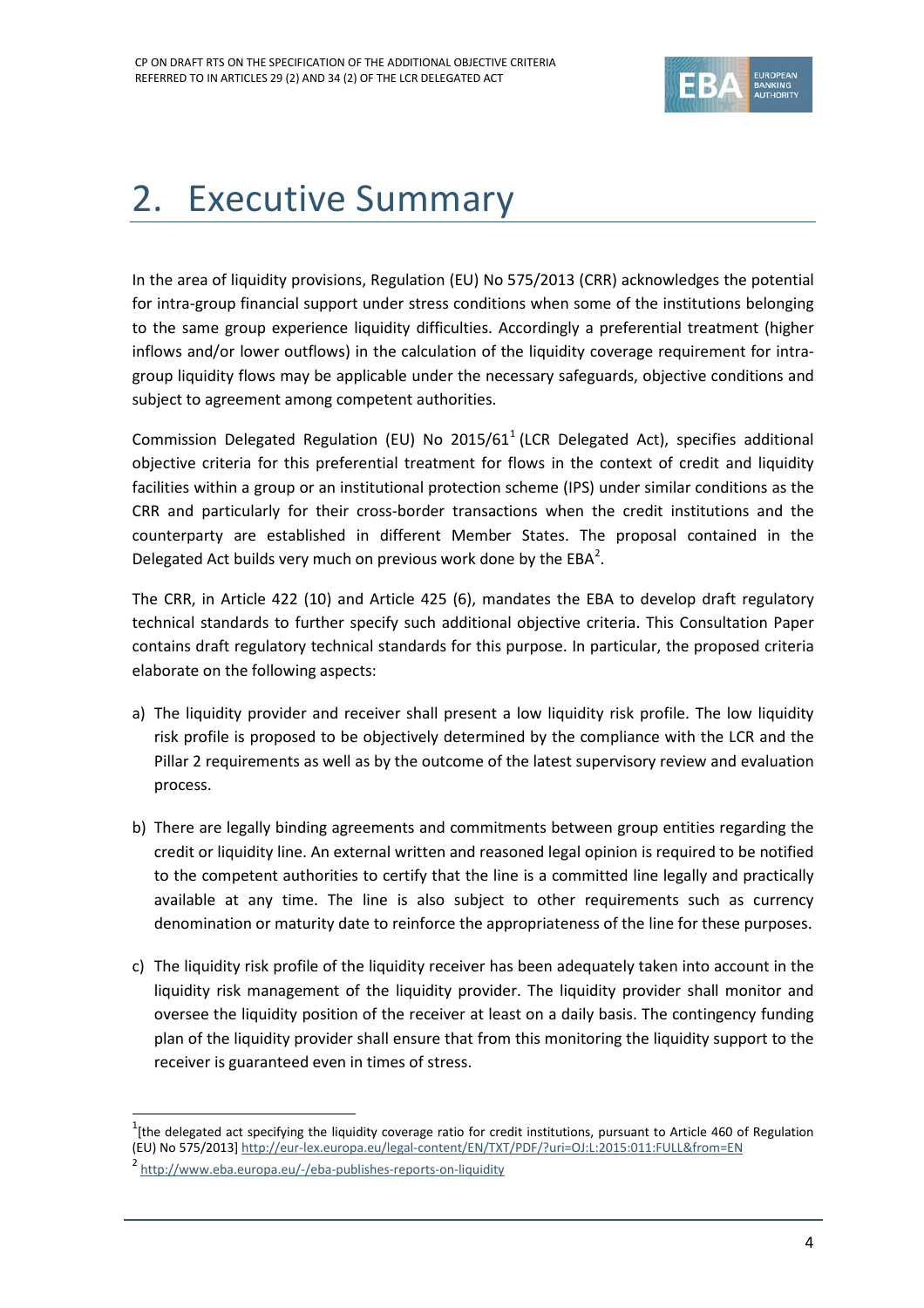

# <span id="page-4-0"></span>3. Background and rationale

The LCR Delegated Act, by way of Recital 15, states that "*It may not be assumed that credit institutions will always receive liquidity support from other undertakings belonging to the same group or to the same institutional protection scheme when they experience difficulties in meeting their payment obligations. However, where no waiver has been granted for the application of the liquidity coverage ratio at individual level in accordance with Articles 8 or 10 of Regulation (EU) No 575/2013, liquidity flows between two credit institutions belonging to the same group or to the same institutional protection scheme should in principle receive symmetrical inflow and outflow rates to avoid the loss of liquidity in the internal market, provided that all necessary safeguards are in place and only with the prior approval of the competent authorities involved. Such preferential treatment should only be given to cross-border flows on the basis of additional objective criteria, including the low liquidity risk profile of the provider and the receiver."*

Therefore in the context of European credit institutions whose liquidity is managed centrally at a group or IPS level or whose day to day operational liquidity management is partially or fully carried out on their behalf by other members of the group, the CRR and the LCR Delegated Act, in reflection of expected support within a group or IPS under stressed circumstances and the single market, provide credit institutions with some special treatments which can alleviate their LCR requirements:

#### **Waiver**

Article 8 of the CRR and Article 2(2) of the LCR Delegated Act envisage the possibility for the involved competent authorities to waive the application of liquidity requirements to individual credit institutions subject to stringent conditions and the individual agreement of all competent authorities involved. In such cases, a liquidity sub-group is formed and compliance with some or all of CRR Part VI (Liquidity) obligations at the individual level can be waived while compliance at the level of the liquidity sub-group will be required. This waiver has the potential to facilitate liquidity management across a banking group.

#### **Exemption from the inflow cap**

Article 425(1) of the CRR and Article 33(2) of the LCR Delegated Act provide credit institutions with the possibility, subject to prior approval of the competent authority, to fully or partially exempt from the 75% inflow cap (which is calculated as a percentage of total liquidity outflows) those inflows where *inter alia* the provider is its parent or a subsidiary or another subsidiary of the same parent or linked to the credit institution by a relationship within the meaning of Article 12 (1) of Directive 83/349/EEC or an institution of the same IPS.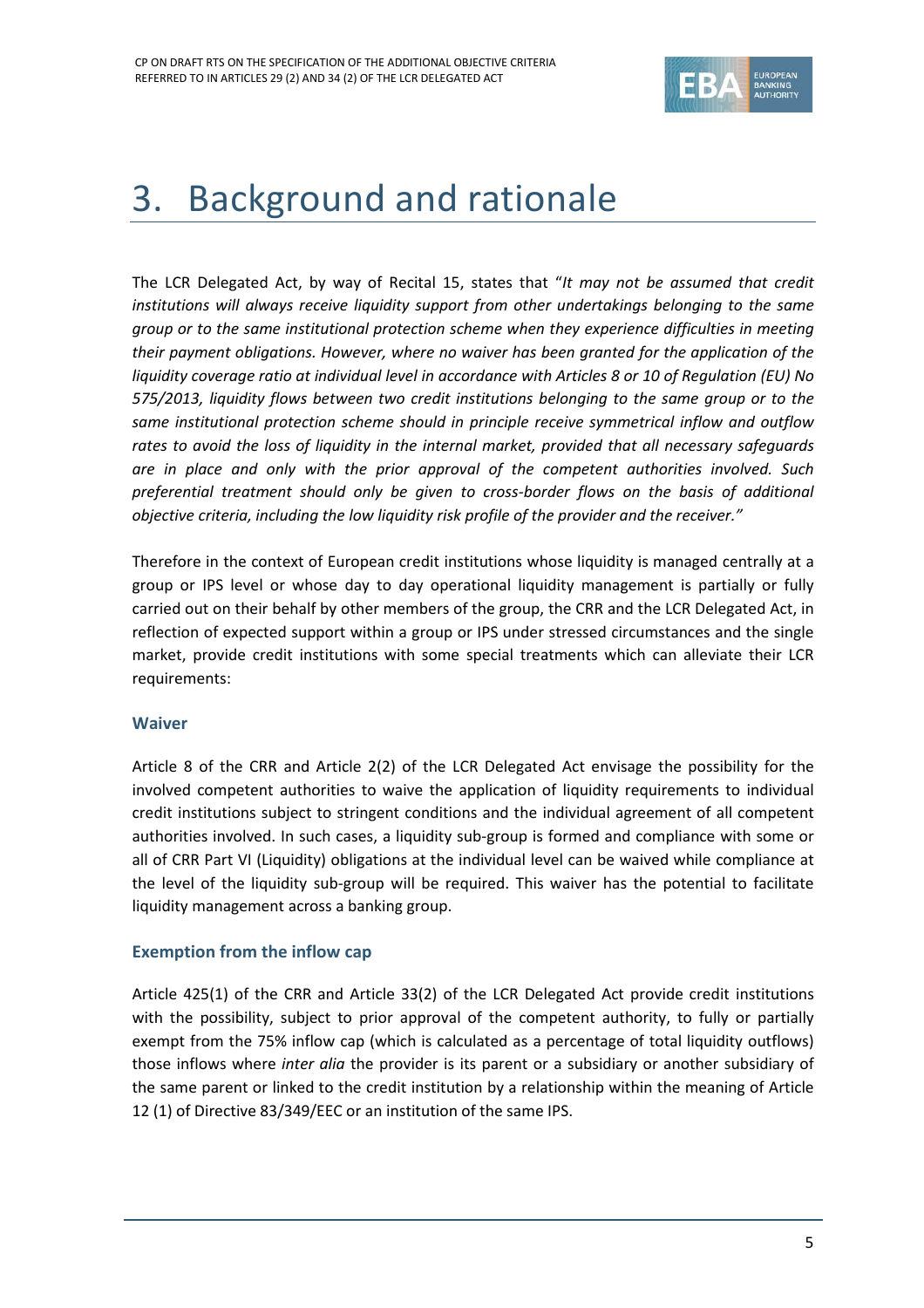

#### **Preferential treatment**

According to Art 422(8) and Art 425(4) of the CRR, if a set of conditions are complied with, competent authorities can, on a case by case basis, grant a preferential treatment for those transactions within a group or an IPS by applying higher inflow rates (in the case of the liquidity receiver) or lower outflow rates (in the case of the liquidity provider).

If the transactions within a group or an IPS constitute cross-border positions (when the institution and the counterparty are established in different Member States) then Article 422 (9) and Article 425 (5) of the CRR clarify that the application of the preferential treatment is also conditional on the compliance with additional objective criteria to be specified in the LCR Delegated Act.

Similar to the CRR, although limited to undrawn credit or liquidity facilities, the LCR Delegated Act, by way of Article 29 (1) and Article 34 (1), provides the possibility for a preferential treatment for transactions of credit institutions within a group or an IPS. As in the CRR the application will be granted by competent authorities on a case by case basis, and will be subject to the fulfilment of conditions similar to those established in the CRR.

In regard of cross-border transactions (when the institution and the counterparty are established in different Member States), Article 29 (2) and Article 34 (2 and 3) of the LCR Delegated Act provide for the following additional objective criteria that have to be fulfilled on top of the normal conditions:

- a) The liquidity provider and receiver present a low liquidity risk profile,
- b) There are legally binding agreements and commitments between group entities regarding the credit or liquidity line;
- c) The liquidity risk profile of the liquidity receiver has been adequately taken into account in the liquidity risk management of the liquidity provider.

These additional criteria of the LCR Delegated Act have been based on the EBA Report on impact assessment for liquidity measures, under the mandate of Article 509 (1) and (2) of the CRR, as published and submitted to the European Commission in December 2013.

The EBA is mandated by Article 422 (10) and Article 425 (6) of the CRR to develop draft regulatory technical standards to further specify such additional objective criteria. To this end the EBA has developed, for each of the additional objective criteria specified by the Delegated Act as cited in a), b) and c) above, some further conditions. In a context of stress where liquidity support within a group or an IPS cannot be taken for granted, the objective criteria represent the necessary safeguards under which competent authorities can be adequately confident that the receiving entity would receive the group support without negatively impacting the stability of the provider, even under circumstances of stress.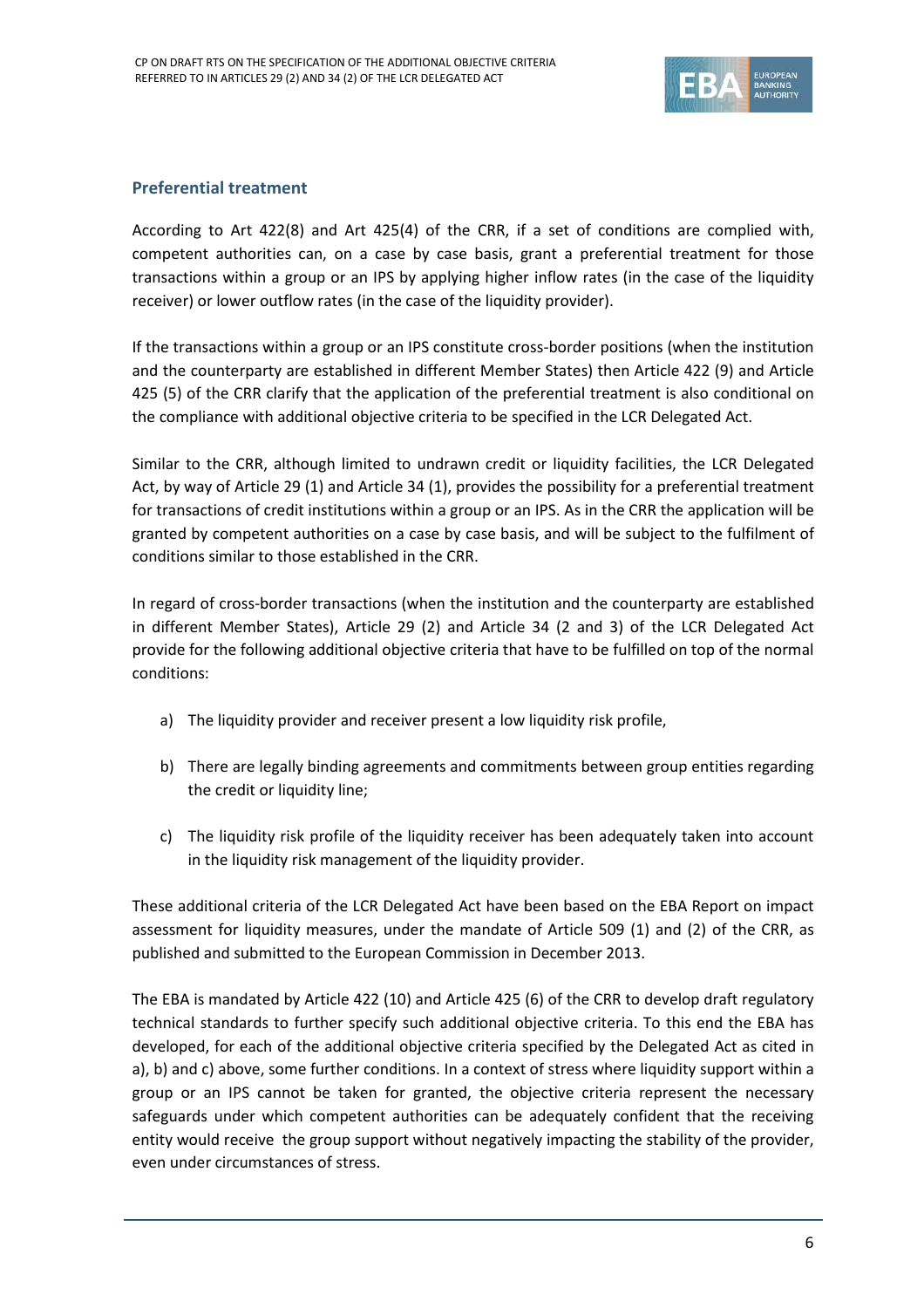

In particular, the EBA specifies how a low liquidity risk profile should be assessed, taking into account Pillar 1 and Pillar 2 requirements. In addition, several conditions relating to the nature, currency, amount and cost, conditionality or maturity of the internal agreements and commitments are specified. Finally, the EBA has further elaborated on how the liquidity risk management of the liquidity provider should appropriately consider the liquidity risk profile of the liquidity receiver, taking into account in particular the frequency of calculation of the liquidity position of the liquidity receiver and the integration in the contingency funding plans.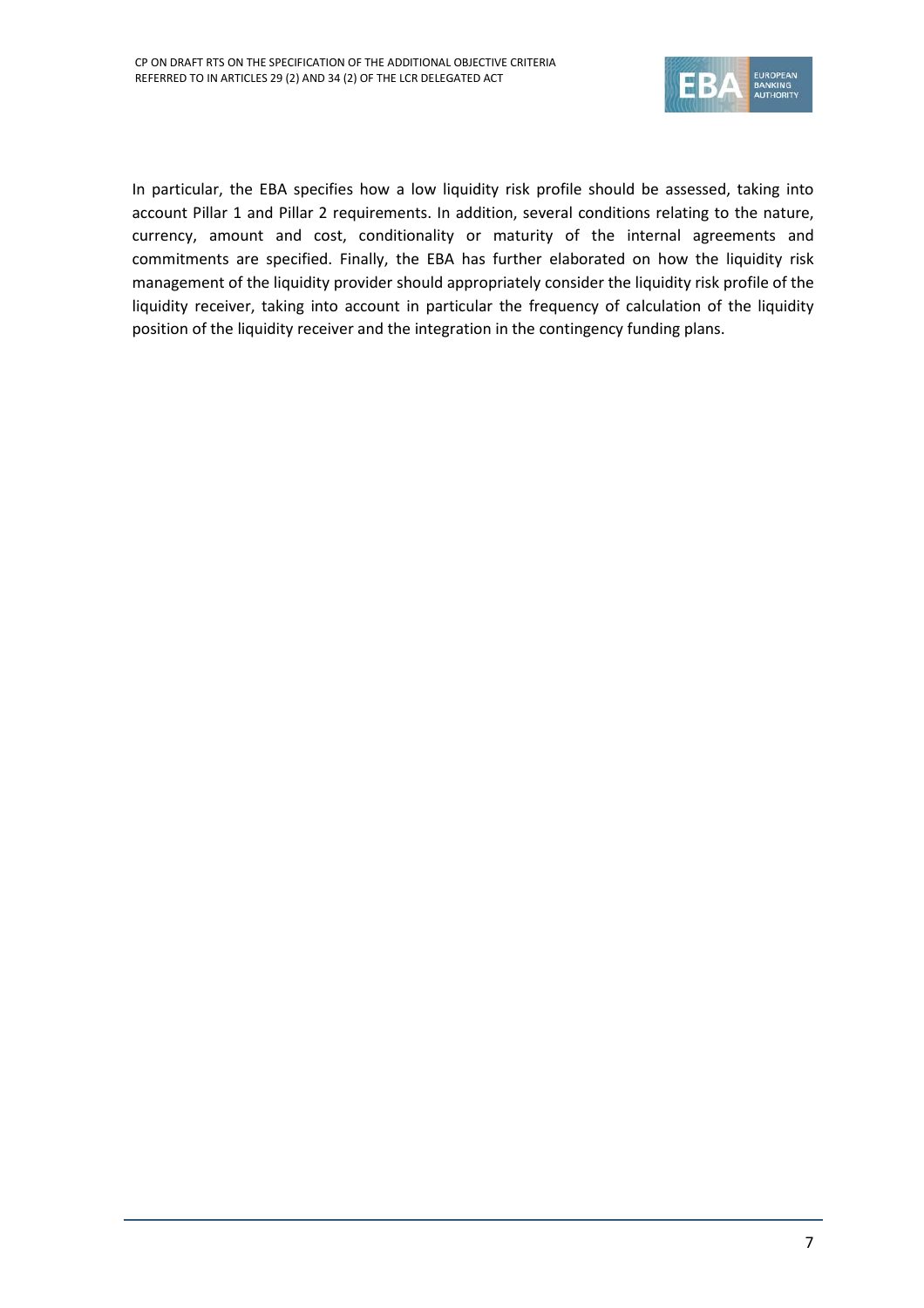

<span id="page-7-0"></span>4. Draft regulatory TS on the specification of the additional objective criteria referred to in Articles 29 (2) and 34 (2) of Commission Delegated Regulation (EU) No 2015/61 [the delegated act specifying the liquidity coverage ratio for credit institutions, pursuant to Article 460 of Regulation (EU) No 575/2013] under Article 422 (10) and 425(6) of Regulation (EU) No 575/2013 (Capital Requirements Regulation – CRR)

In between the text of the draft RTS that follows, further explanations on specific aspects of the proposed text are occasionally provided, which either offer examples or provide the rationale behind a provision, or set out specific questions for the consultation process. Where this is the case, this explanatory text appears in a framed text box.

# **COMMISSION DELEGATED REGULATION (EU) No …/..**

# **of XXX**

**COMMISSION DELEGATED REGULATION (EU) No …/... supplementing Regulation (EU) No 575/2013 of the European Parliament and of the Council with regard to regulatory technical standards further specifying the additional objective criteria referred to in Articles 29 (2) and 34 (2) of Commission Delegated Regulation (EU) No 2015/61 [the delegated act specifying the liquidity coverage ratio for credit institutions, pursuant to Article 460 of Regulation (EU) No 575/2013]**

(Text with EEA relevance)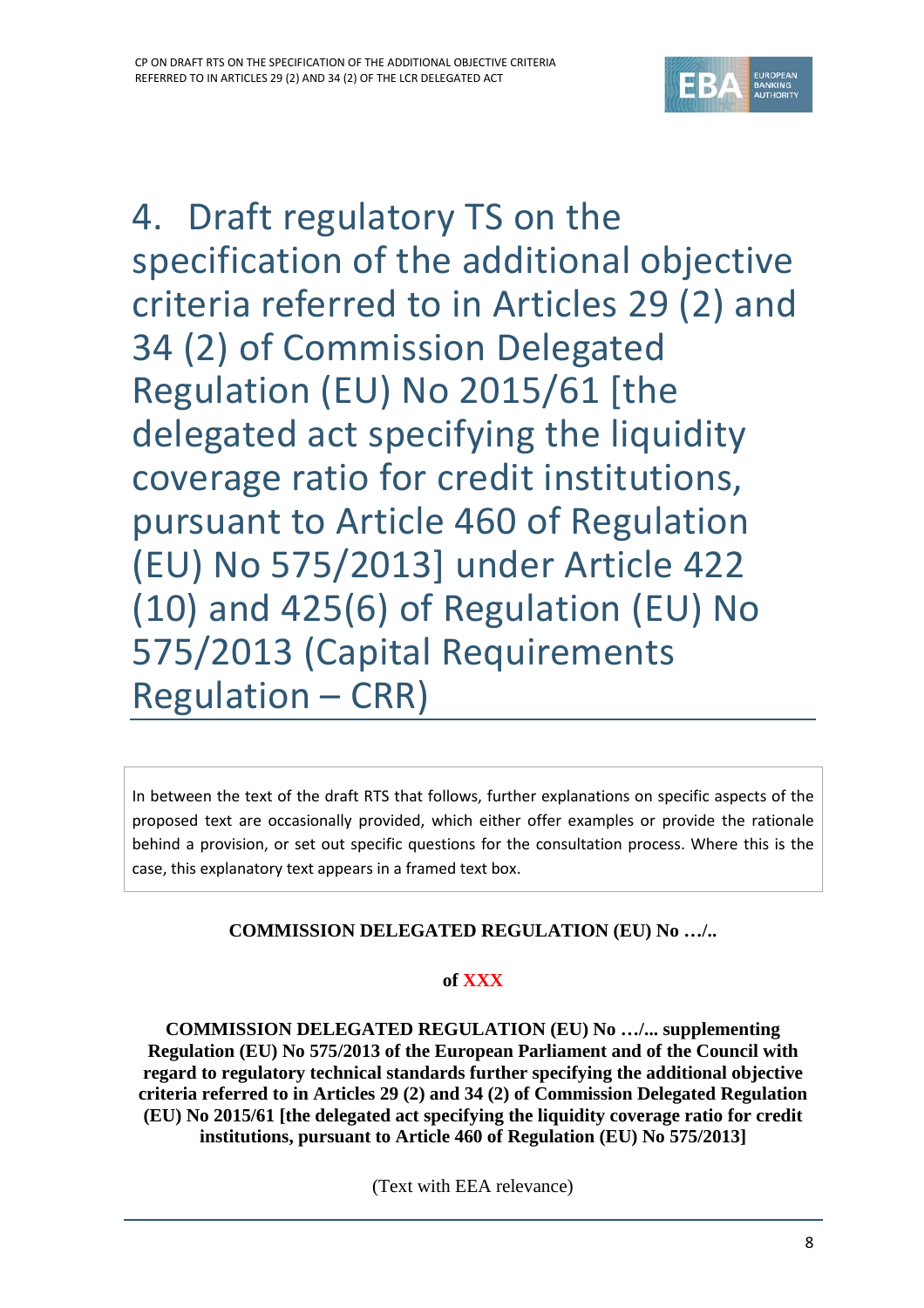

## THE EUROPEAN COMMISSION,

Having regard to the Treaty on the Functioning of the European Union,

Having regard to Regulation (EU) No 575/2013 of 26 June 2013 of the European Parliament and of the Council on prudential requirements for credit institutions and investment firms and amending Regulation (EU) No 648/2012 and in particular Article 422 (10) and Article 425 (6) thereof, Whereas:

- (1) The application of a preferential inflow and outflow treatment in cross border transactions within a group or an institutional protection scheme referred to in Article 113(7) of Regulation (EU) No 575/2013 (IPS) should be limited to those cases where the necessary safeguards are in place and only with the prior approval of the relevant competent authorities. These safeguards are provided for by the Commission Delegated Regulation (EU) No 2015/61 [the delegated act specifying the liquidity coverage ratio for credit institutions, pursuant to Article 460 of Regulation (EU) No 575/2013] in terms of additional objective criteria to be met in the context of these transactions. Their further specification is developed in these regulatory technical standards which set out the objective and stringent conditions for their compliance.
- (2) It should be ensured that the preferential treatment does not endanger the liquidity soundness of the liquidity provider and that it effectively alleviates the compliance with the liquidity coverage ratio of the liquidity receiver. Hence, the liquidity provider and receiver benefiting from a preferential treatment should have a low liquidity risk profile measured through the liquidity coverage ratio or other liquidity related supervisory requirements and measures applied pursuant to Title VII, Chapter 2, Section III and Section IV of Directive 2013/36/EU as objective references of their liquidity positions.
- (3) The effectiveness of the liquidity support within a group or an IPS on a crossborder basis should be guaranteed by a sound contractual framework through legally binding agreements and commitments between the relevant counterparties.
- (4) It should be ensured that the liquidity provider can provide the liquidity receiver with the necessary liquidity support in a timely manner in times of stress. Therefore, the liquidity provider should consider in its liquidity risk management the liquidity risk profile of the liquidity receiver.
- (5) The cited required conditions for such additional objective criteria should be aimed at providing sufficient ground to expect a higher than normal cross border flows within a group or an IPS in stress while not hampering the efficiency and effectiveness of a model where the liquidity is normally centrally managed.
- (6) The further specification of the additional objective criteria to be met for the application of this preferential treatment should be developed in a way that the responsibility of the involved credit institutions – as liquidity provider or liquidity receiver – to manage their liquidity risk on a prudent basis remains unaltered.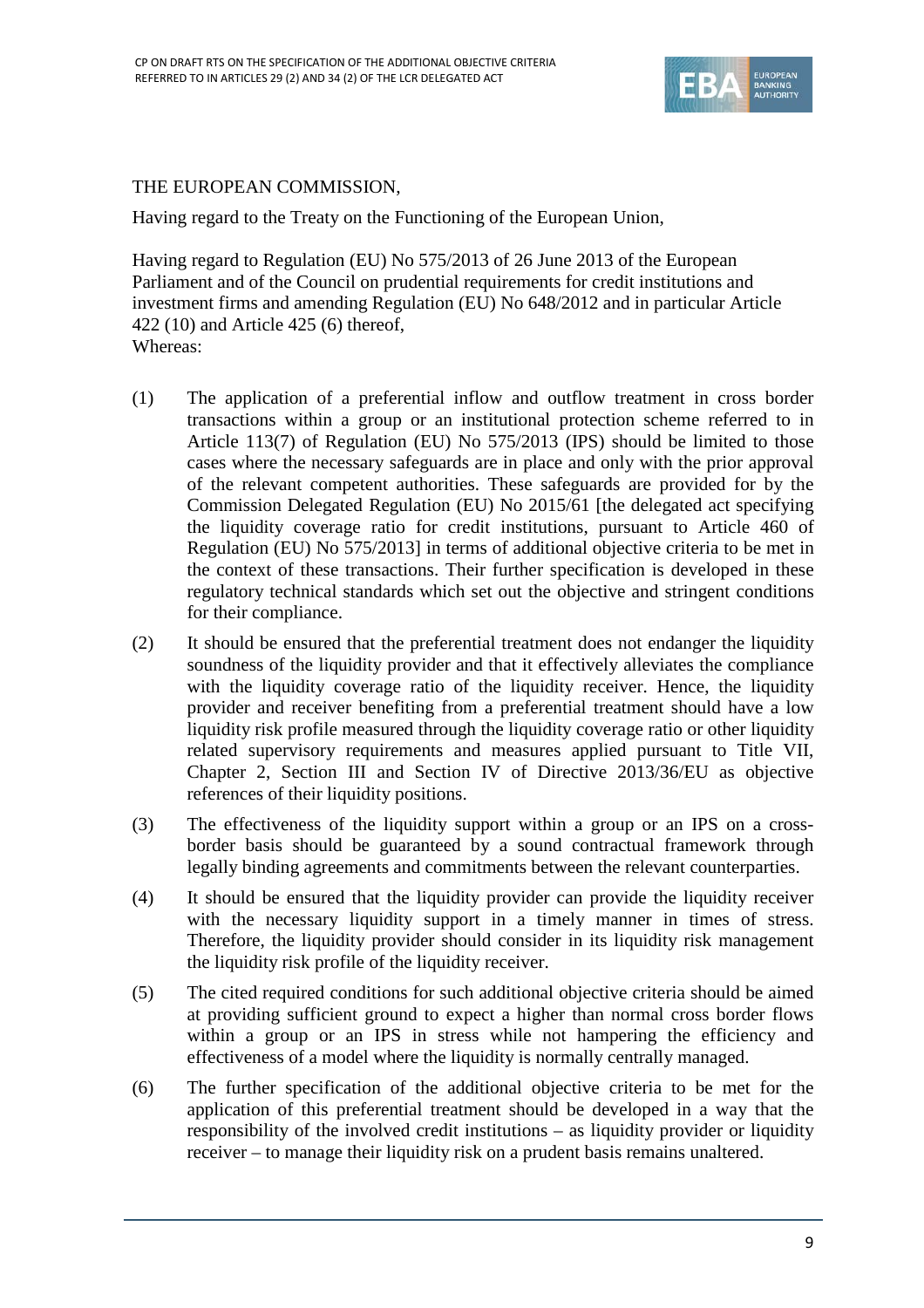

(7) The further specifications of the additional objective criteria should also be aimed at providing the relevant competent authorities with sufficient criteria for deciding on the application of a preferential treatment.

### HAS ADOPTED THIS REGULATION:

### *Article 1*

#### *Subject matter and scope*

This Regulation further specifies the additional objective criteria set out in points (a), (b) and (c) of paragraph 2 of both Article 29 and Article 34 of the Commission Delegated Regulation (EU) No 2015/61 [the delegated act specifying the liquidity coverage ratio for credit institutions, pursuant to Article 460 of Regulation (EU) No 575/2013], which have to be met by credit institutions for the application of a preferential treatment in terms of lower outflow rates and higher inflow rates in the context of cross-border flows within a group or an institutional protection scheme referred to in Article 113(7) of Regulation (EU) No 575/2013 as established in paragraph 1 of both Article 29 and Article 34 of the Regulation (EU) No 2015/61.

#### *Article 2*

#### *Low liquidity risk profile of the liquidity provider and receiver*

For the purposes of the application of the preferential treatment referred to in Article 1, and in addition to the ones set out in Articles 3 and 4, the following conditions shall be fulfilled:

- a) The liquidity provider and receiver shall comply with the required level of the liquidity coverage ratio set out in Regulation (EU) No 2015/61 as well as any liquidity related supervisory requirements and measures applied pursuant to Title VII, Chapter 2, Section III and Section IV of Directive 2013/36/EU of the European Parliament and of the Council of 26 June 2013 on access to the activity of credit institutions and the prudential supervision of credit institutions and investment firms, amending Directive 2002/87/EC and repealing Directives 2006/48/EC and 2006/49/EC on an on-going basis and for at least the previous 12 months. In every case the liquidity provider and receiver shall be considered to have a low liquidity risk profile according to the latest supervisory review and evaluation process conducted according to the cited Title VII, Chapter 2, Section III of Directive 2013/36/EU. For the purposes of this provision the liquidity coverage ratio shall be calculated under the assumption that the preferential treatment has already been applied.
	- a. If during the cited 12 month reference period for compliance the liquidity coverage ratio, as specified in Regulation (EU) No 2015/61, was not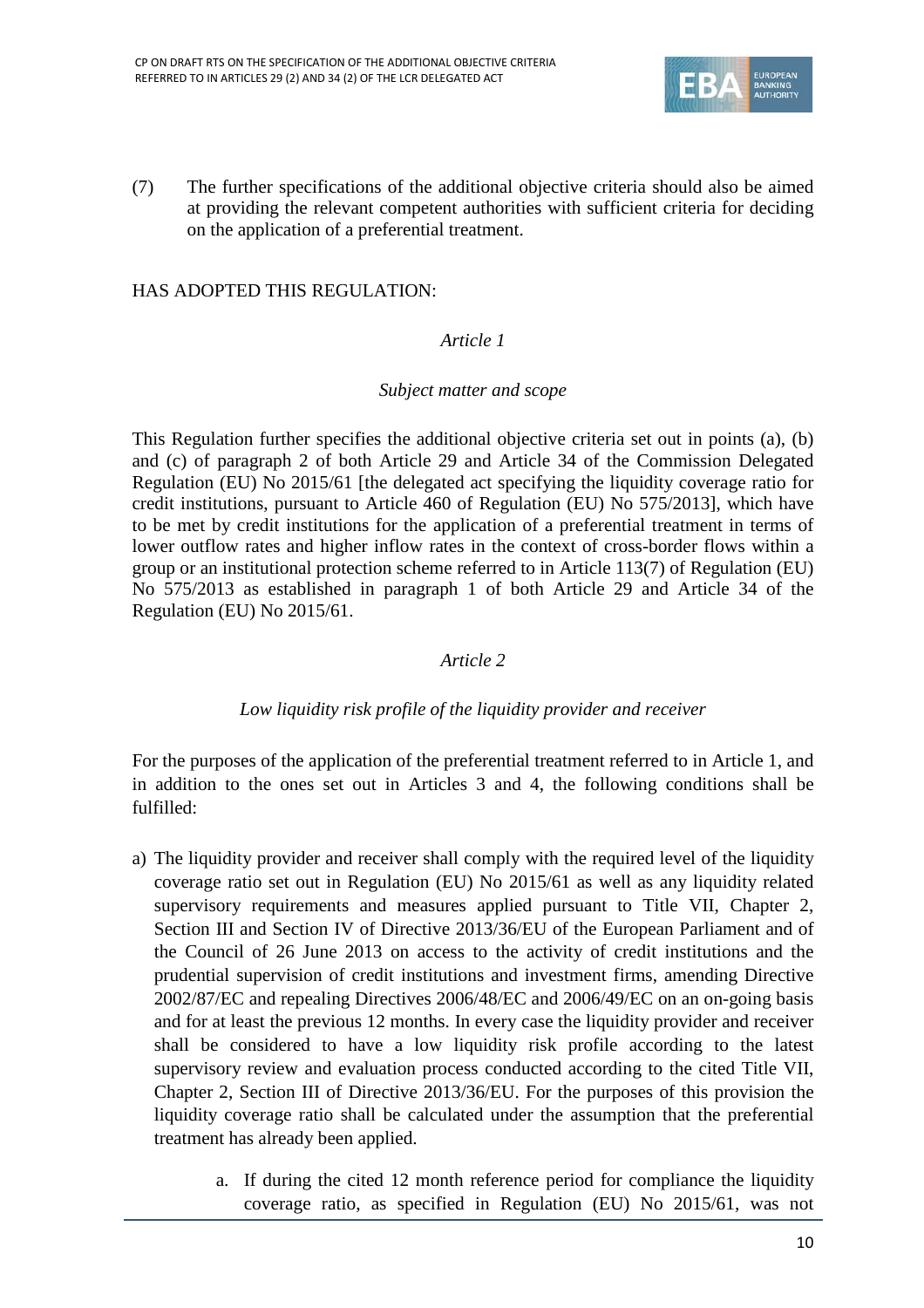

applicable, it shall be compensated by either the compliance with applicable national liquidity requirements or, failing that, by reaching the equivalent liquidity coverage ratio as defined in Regulation (EU) No 2015/61. For this purposes, 60% shall be considered as the level of the equivalent liquidity coverage ratio until 1 October 2015.

- b. During the phasing-in period of the liquidity coverage ratio referred to in Article 38 of Regulation (EU) No 2015/61, the compliance shall be assessed in accordance with the applicable binding required level of the liquidity coverage ratio.
- c. Where an institution that has been granted the permission from the competent authority to apply the preferential treatment referred to in Article 1 does not meet, or expects not to meet the required level of the liquidity coverage ratio set out in Regulation (EU) No 2015/61 as well as any liquidity related supervisory measures applied under Title VII, Chapter 2, Section IV of Directive 2013/36/EU, as part of the immediate notification and restoration plan required under Art 414 of Regulation (EU) No 575/2013, the institution shall also outline therein to the competent authorities its effects on the corresponding preferential treatment applied to its counterparty. The involved competent authorities shall assess the restoration plan and decide on the continuation of the preferential treatment.

**Question 1: Do respondents agree with the specifications of the criterion relating to the low liquidity risk profile? If not, what alternatives would you suggest to assess the liquidity risk profile of the liquidity receiver and provider?**

#### *Article 3*

### *Legally binding agreements and commitments between the group entities regarding the undrawn credit or liquidity line*

Credit institutions applying for the preferential treatment referred to in Article 1 shall have in place legally binding agreements and commitments between the group entities regarding the undrawn credit or liquidity lines, which comply with all of the following conditions:

a) The credit or liquidity line shall be a committed line which is legally and practically available at any time, even during a period of stress, on a cross-border basis. It shall be specifically dedicated to the application of the preferential treatment and available on demand.

Institutions shall have conducted a legal review confirming that the legal, binding and enforceable aspects of the credit or liquidity line agreement or commitment are valid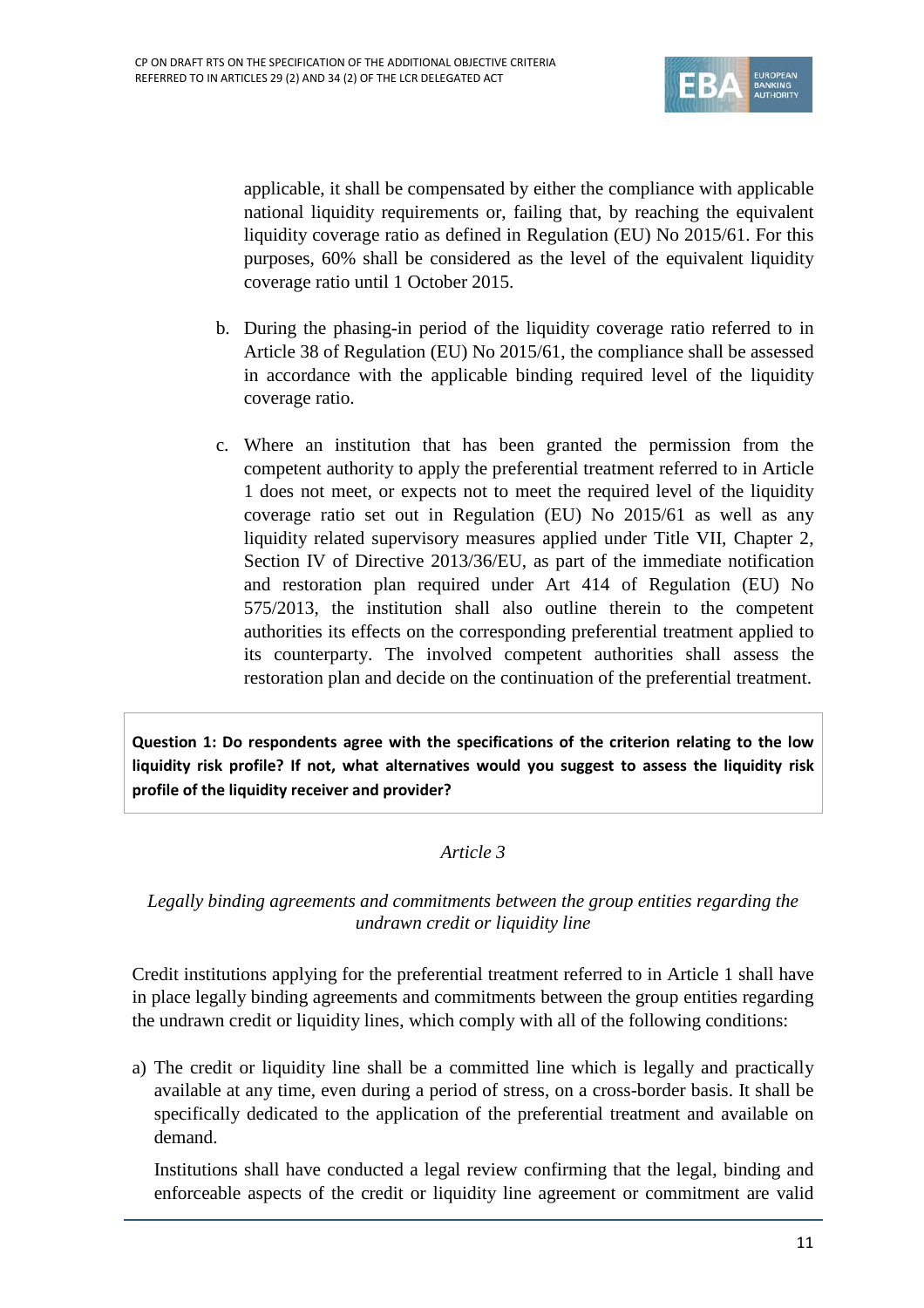

and enforceable in all relevant jurisdictions. They shall repeat this review on a regular basis and shall draw on an external written and reasoned legal opinion. The competent authorities shall be notified about the outcome of these legal reviews.

- b) The currency of the line shall be contractually defined in a form that ensures that it is consistent with the distribution by currency of the net liquidity outflows of the liquidity receiver.
- c) The amount and the cost of the committed credit or liquidity line shall be clearly specified in the contract. The amount of the facility shall not be revised without the prior consent of the relevant competent authorities.
- d) The agreements and commitments shall not contain any clause that would allow the liquidity provider to:
	- a. require any conditions to be fulfilled before the liquidity is provided;
	- b. withdraw from its obligations to fulfil these agreements and commitments;
	- c. change the terms of the agreements and commitments without prior approval from the involved competent authorities.
- e) The credit or liquidity line shall not have a maturity date and the notice period for cancellation is at least 6 months. When notice is given, the credit institutions shall immediately notify the relevant competent authorities.

**Question 2: Do respondents agree with the specifications of the criterion relating to binding agreements and commitments?**

## *Article 4*

### *Consideration of the liquidity risk profile of the liquidity receiver into the liquidity risk management of the liquidity provider*

For the purposes of application of the preferential treatment referred to in Article 1, the liquidity risk profile of the liquidity receiver shall be adequately considered into the liquidity risk management of the liquidity provider as follows:

- a) The liquidity provider shall monitor and oversee the liquidity position of the receiver at least on a daily basis. In case of correspondent banking, the monitoring and the oversight of the liquidity position of the receiver may be limited to the balances of the vostro accounts of the liquidity receiver.
- b) The implications of the preferential treatment shall be fully considered and integrated into the contingency funding plans of the liquidity provider and the liquidity receiver,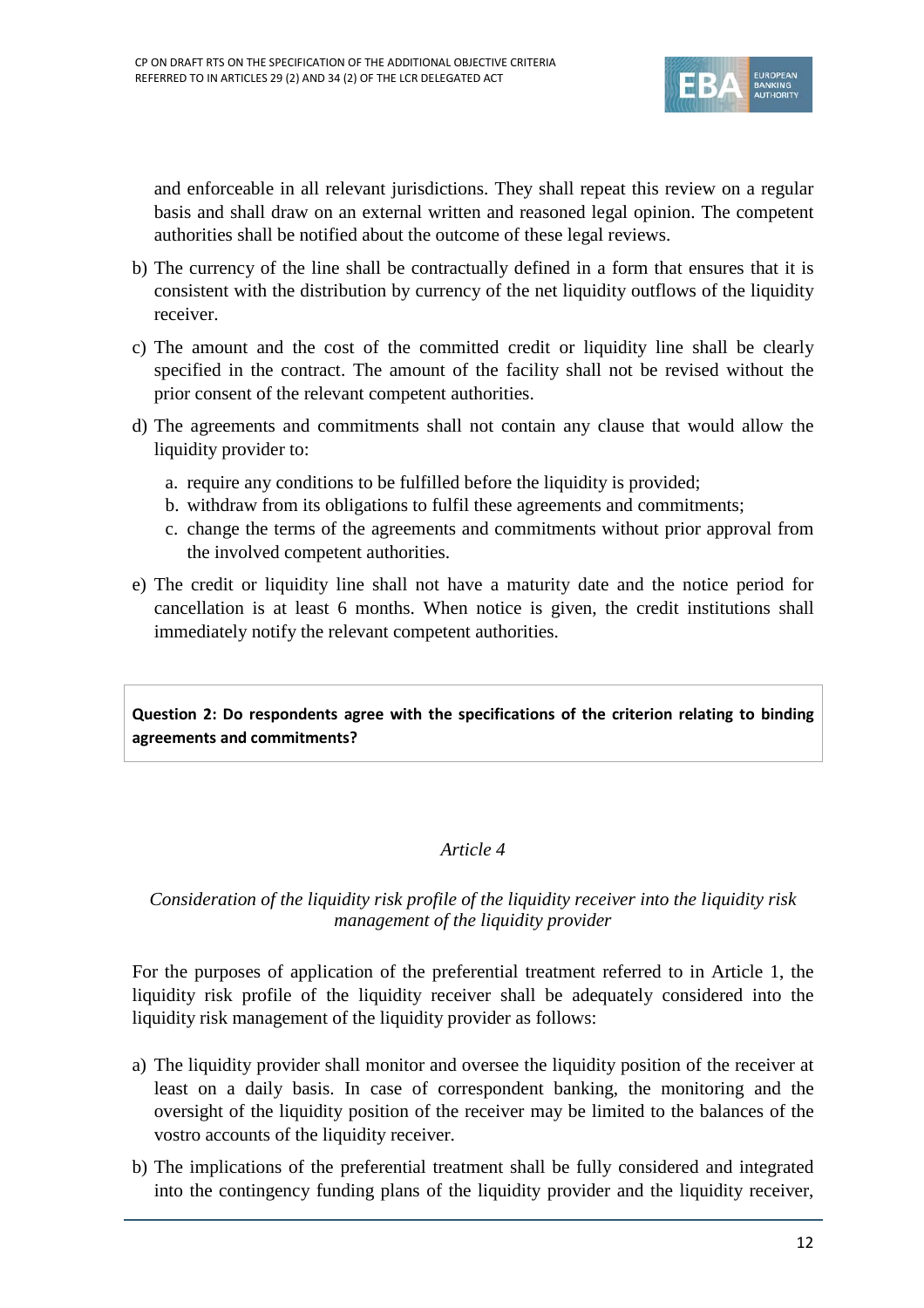

which shall take into account potential impediments to the transfer of such liquidity and assess the time needed to implement such a transfer. The liquidity provider shall have to be able to demonstrate to the relevant competent authorities that it can reasonably be expected to continue to provide the liquidity facility even in times of stress, without having an unacceptable impact on its own liquidity position. The contingency funding plan of the liquidity provider shall ensure that it does not rely on the liquidity needed to honour the committed credit or liquidity line of the liquidity receiver.

c) The contingency funding plan of the liquidity provider shall take into account the preferential treatment in order to ensure its ability to provide the necessary liquidity when required.

# **Question 3: Do respondents agree with the specifications of the criterion relating to liquidity risk management of the liquidity provider?**

## *Article 5*

## *Final provisions*

This Regulation shall enter into force on the XXX day following that of its publication in the Official Journal of the European Union.

This Regulation shall be binding in its entirety and directly applicable in all Member States.

Done at Brussels,

*For the Commission The President*

*On behalf of the President*

*[Position]*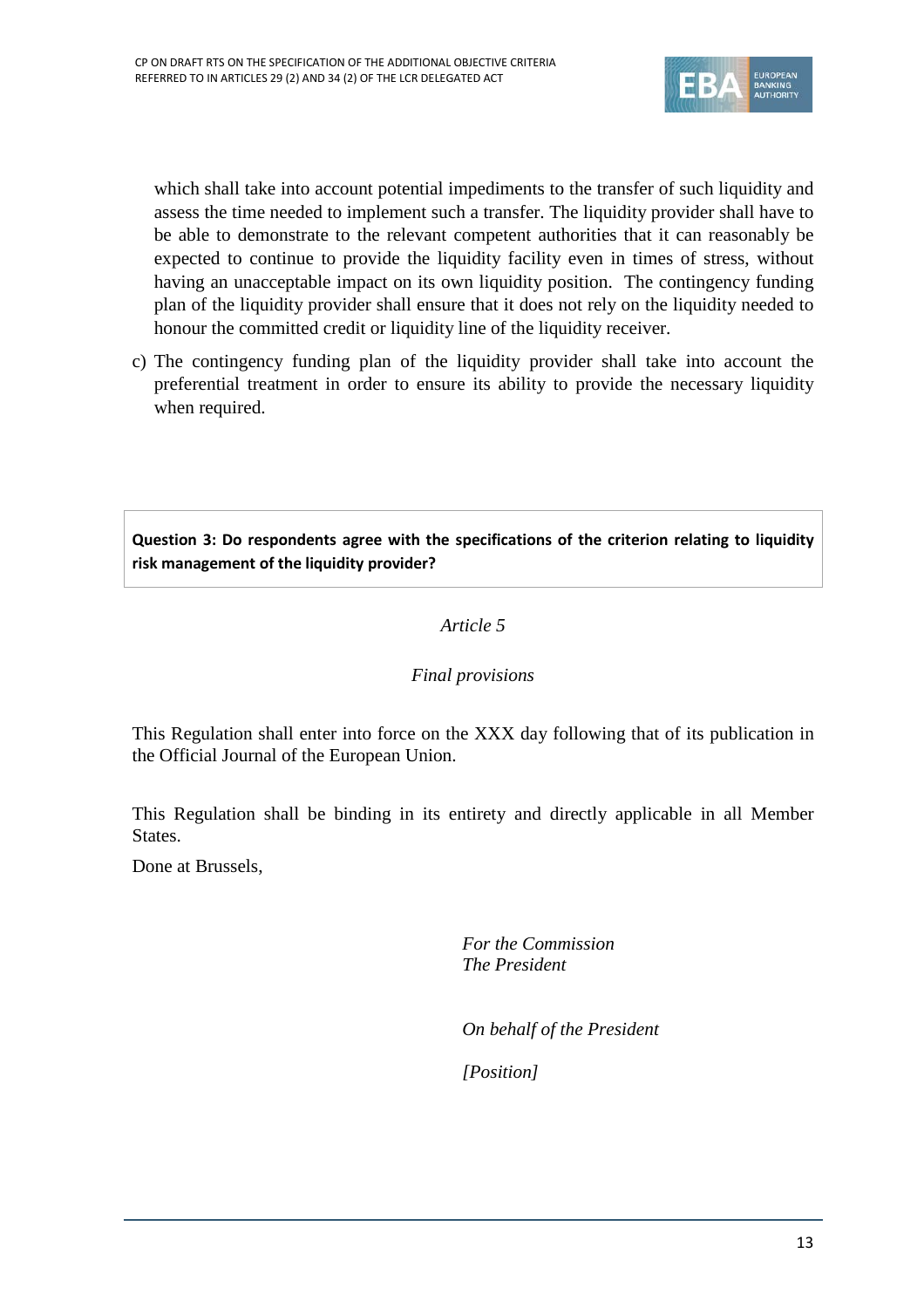

# <span id="page-13-0"></span>5. Accompanying documents

# <span id="page-13-1"></span>5.1 Draft Cost- Benefit Analysis / Impact Assessment

#### **Introduction**

Article 422(10) and 425 (6) of the CRR mandates the EBA to specify the additional objective criteria to be fulfilled by credit institutions so as to benefit from a preferential treatment under the LCR (higher inflows rates, lower outflows rates) for intra-group funding including cross-border transactions.

As per Article 10(1) of the EBA regulation (Regulation (EU) No 1093/2010 of the European Parliament and of the Council), any RTS developed by the EBA shall be accompanied by a cost and benefit analysis. Such annex shall provide the reader with an overview of the findings as regards the problem identification, the options identified to remove the problem and their potential impacts.

This annex presents the impact assessment of the policy options considered in these RTS. The lack of systematic publicly available data on intra-group transactions represents a difficulty in analysing the role this funding plays in stabilizing/destabilizing the banking sector under stressed conditions and its impact on the liquidity risk profile of institutions. As a result, the present impact assessment is mainly qualitative.

#### **Background**

#### Cross-border activities are high in the EU banking sector

Cross-border activities are very large in the EU due to the legislative efforts that have been made to create a single market and due to the common currency within the euro area. Around 28% of the credit institutions that operate in the EU are foreign-controlled subsidiaries and branches and they account for 22% of the total EU banking assets (see Table 1).

Table 1: Number and total asset of credit institutions operating in the EU (EUR Billions)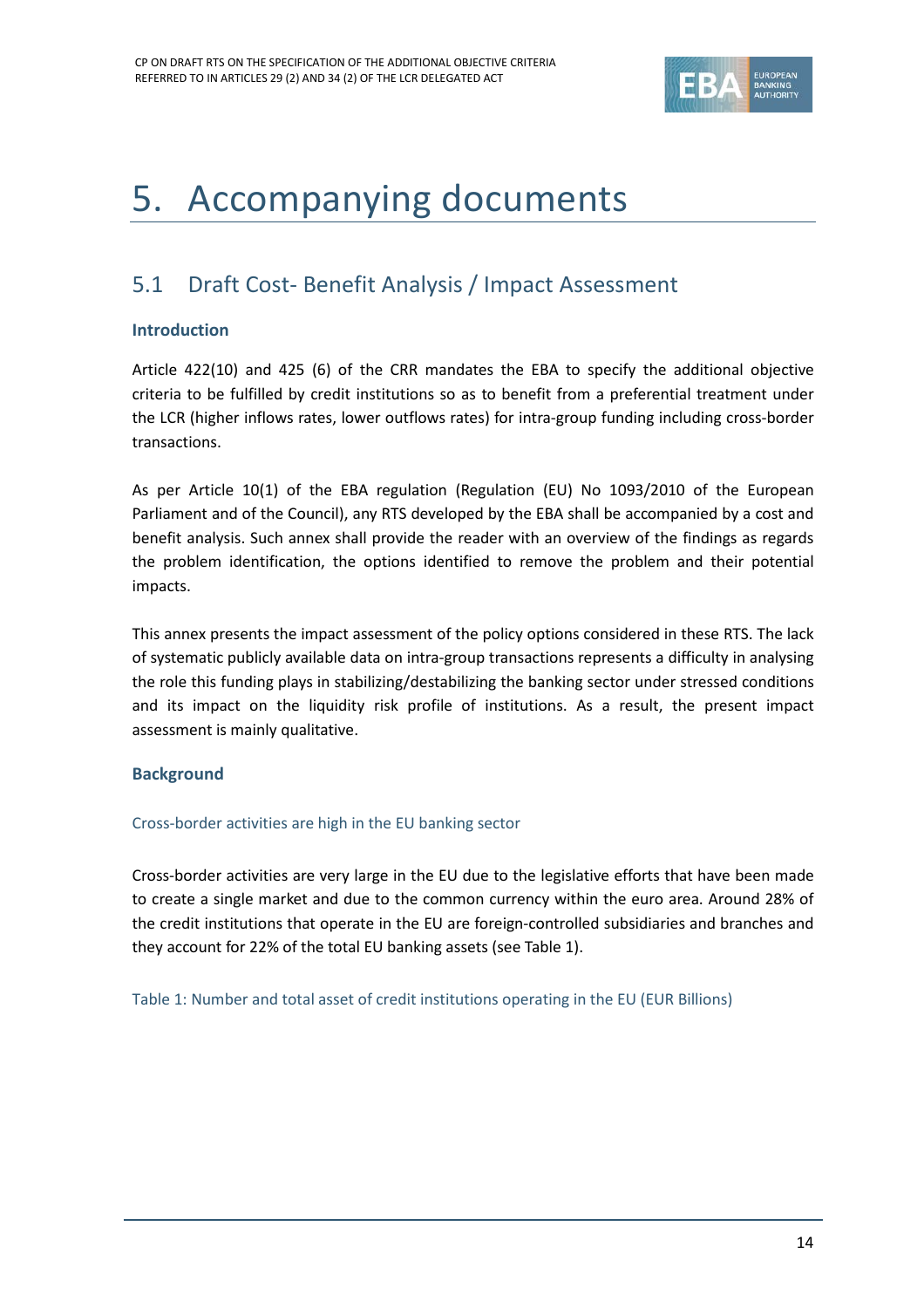

|                | <b>Number of credit institutions</b> |                                                        |                                                                  | <b>Total assets</b> |                                                        |                                                                  |
|----------------|--------------------------------------|--------------------------------------------------------|------------------------------------------------------------------|---------------------|--------------------------------------------------------|------------------------------------------------------------------|
|                | Domesticl                            | Foreign-<br>controlled<br>subsidiaries<br>and branches | share of<br>foreign<br>controled<br>subisidaries<br>and branches | Domestic            | Foreign-<br>controlled<br>subsidiaries<br>and branches | share of<br>foreign<br>controled<br>subisidaries<br>and branches |
| 2010           | 3,727                                | 1,051                                                  | 28%                                                              | 34,638              | 8,289                                                  | 24%                                                              |
| 2011           | 3,694                                | 1,046                                                  | 28%                                                              | 35,926              | 8,978                                                  | 25%                                                              |
| 2012           | 3,609                                | 1,032                                                  | 29%                                                              | 35,471              | 8,136                                                  | 23%                                                              |
| 2013 (30 june) | 3,593                                | 1,018                                                  | 28%                                                              | 34,426              | 7,499                                                  | 22%                                                              |

Source: ECB/ Consolidated Banking Data

In some EU Member States the banking sector is dominated by non-domestic banks which in some cases have a share of more than 80% or 90% of total domestic banking assets (Luxembourg, Slovakia, Estonia) (See Chart 1).

Chart 1: Composition of the banking sectors assets in euro area countries by type of credit institutions in 2012



*Consolidated Banking Data*

In addition, the foreign presence in the form of bank subsidiaries supervised by the host authorities as opposed to foreign branches supervised by home authorities largely prevail in terms of euros areas banking assets (See Table 1).

## Recent events shed light on the importance of intra-group asset transferability in crisis management.

Intra-group transfers of are very common in the normal course of business, but in times of distress, access to internal intra-group liquidity flows may become even more important as it can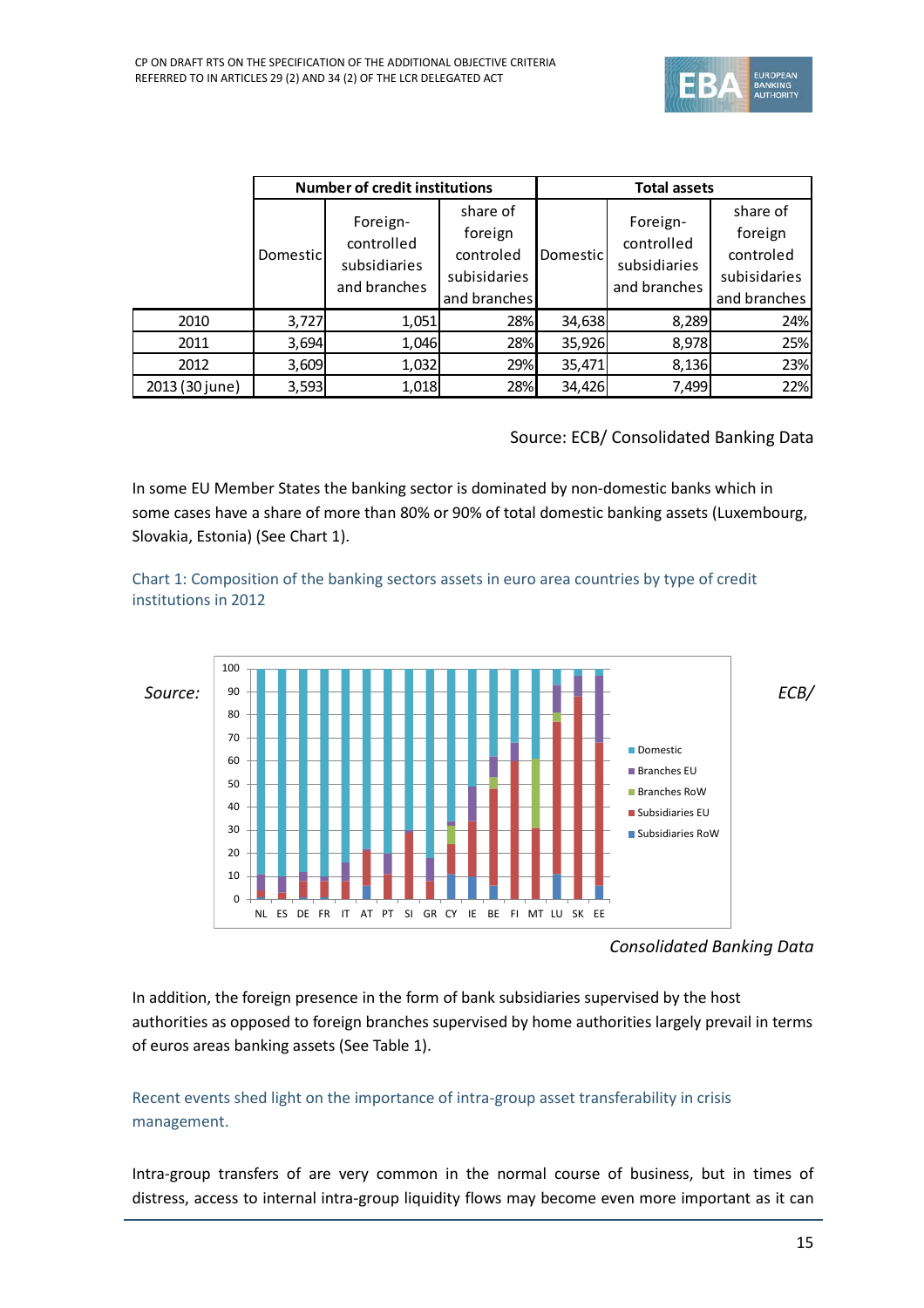

be used for recovery purposes in order to provide the parent company (upstream support) or the branches or subsidiaries (downstream support) with vital funding.

As shown by De Haas and Van Lelyveld, (2011) an efficient intra-group financial framework has positive effects on financial stability. Several case studies came to the conclusion that the existence of an efficient European intra-group banking network in the Central Eastern and Southeastern Europe (CESEE) was a crisis mitigating factor when parent companies were able to carry on providing funding (Berglof et al. 2009).

#### **Problem identification**

#### Rationale behind the preferential treatment of cross-border intra-group flows

The LCR provides – as a baseline scenario – the same treatment for transactions among institutions, irrespective of whether the counterparties belong to the same group. Under such scenario institutions whose liquidity is managed at a group- or sub-group level would be required to alter their liquidity management or operational structure to comply with the LCR, even if their liquidity risk management. Under such scenario, banking groups would lose the benefit of intragroup liquidity synergy effects and institutions could reduce their liquidity exposures to subgroup/ parent companies within the same groups.

Also, to facilitate the management of liquidity within banking groups and alleviate the implementation of the LCR framework for the institutions which liquidity is centrally managed, the EU regulation allows for preferential treatment of intra-group transactions, especially between two different Member States.

#### Major concerns for the implementations of the preferential treatment

The implementation of a preferential treatment for the inflows and outflows within the same banking groups raise the two main following concerns:

- Could disincentive banks to manage prudently their liquidity positions towards the counterparties that belong to the same groups.
- May be used by banks to circumvent their liquidity requirements at the solo level.
- May add complexity to the LCR framework.
- Could make the analysis and comparison the LCR across and within EU banking group more challenging for market participant (decrease market transparency).

#### **Objectives**

In line with the problems identified above, the present RTS aims to:

– Define common objectives criteria to allow an effective implementation of the same preferential treatment within and EU banking groups.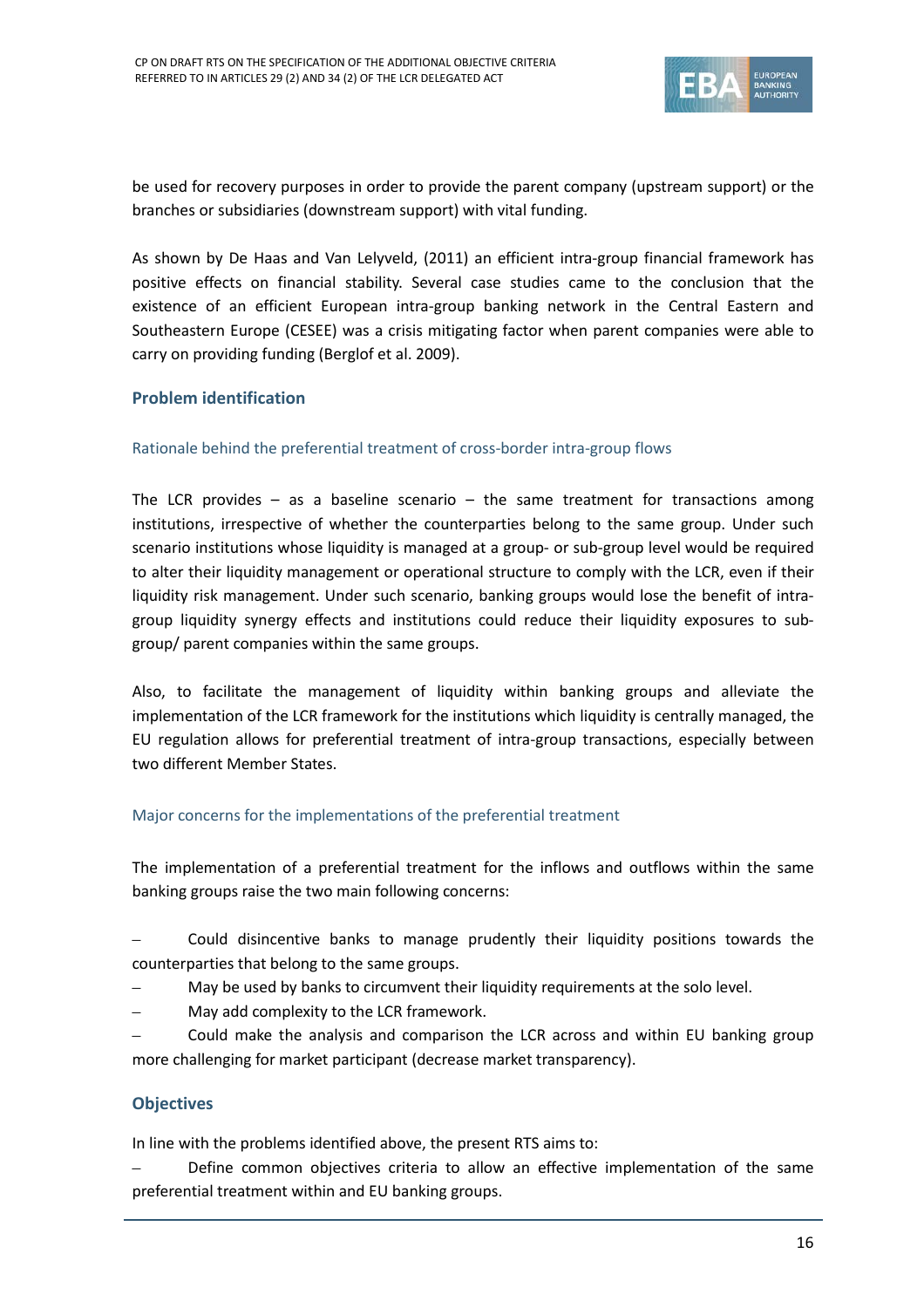

– Ensure that the preferential treatment is not used by banks to circumvent the LCR requirements.

– Ensure that the implementation of the preferential treatment will not overly damage the liquidity risk profile of both the provider and receiver entities.

#### **Policy options**

In this draft RTS, the EBA suggests to limit the implementation of the preferential treatment to the cases where the necessary safeguards are in place. In particular, the draft RTS propose that following restrictions:

The liquidity provider/receiver should have a low liquidity risk profile.

– The intra-group liquidity transactions should be guaranteed by a sound contractual framework and legally binding commitments.

The preferential treatment should not overly alter the liquidity position of the provider.

– The liquidity provider should be able to closely monitor the liquidity position of the receiving entity (monitoring at least on a daily basis).

#### **Assessment of the policy options**

The implementation of the proposed draft RTS is not expected to generate excessive cost:

The information needed for the assessment of the objective conditions, are already available and monitored by both supervisors and the institutions. As a result, no additional data collection will be required.

– The restrictions suggested in the draft RTS are deemed to be proportionate. They focus on three minimum key areas to ensure that the objectives of the RTS are properly met without creating unnecessary burden on EU institutions and NCAs (*ie.* cost of monitoring and evaluating the compliance with the conditions).

The draft RTS is also expected to:

Reduce the potential impact of the implementation of the LCR on the cost of intra-group funding.

– Ensure that intra-group transactions remain efficient and effective during stress periods.

– Improve the management of intra-group liquidity risks during stress period.

#### **Conclusions**

Therefore, the present qualitative assessment of the draft RTS concludes that the proposed regulation is not expected to generate an excessive negative impact on both NCAs and EU institutions.